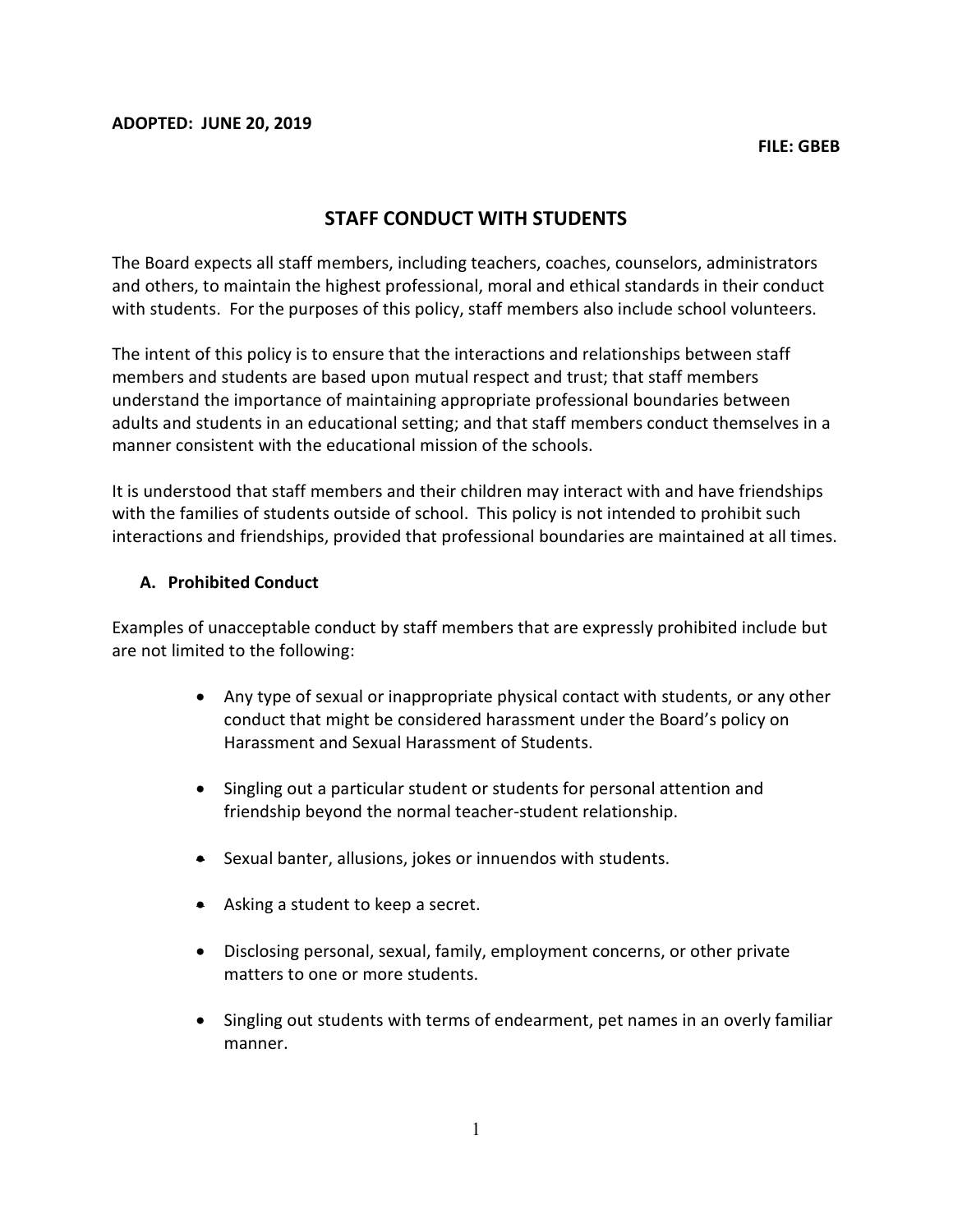- Singling out students to have them address you by your first name, nickname or otherwise in an overly familiar manner.
- "Friending" students or engaging in any other interactions on social networking sites or through any digital applications (outside of any school-approved activity).
- Communicating with students on non-school matters via computer, text messages, phone calls, letters, notes or any other means.

Before engaging in the following activities, staff members are expected to review the activity with their building principal or supervisor, as appropriate:

- Being alone with individual students out of public view.
- Driving students home or to other locations.
- Inviting or allowing students to visit the staff member's home (unless the student's parent approves of the activity, such as when a student babysits or performs chores for a staff member).
- Visiting a student at home or in another location, unless on official school business known to the parent;
- Exchanging personal gifts (beyond the customary student-teacher gifts).
- Socializing or spending time with students (including but not limited to activities such as going out for meals or movies, shopping, traveling, and recreational activities) outside of school-sponsored events or organized community activities.
- Taking photographs and/or videos of students for personal purposes or any purpose other than capturing images of a school event for school publication purposes.

Staff members are expected to be sensitive to the appearance of impropriety in their conduct with students. Staff members are encouraged to discuss issues with their building administrator or supervisor whenever they are unsure whether particular conduct may constitute a violation of this policy.